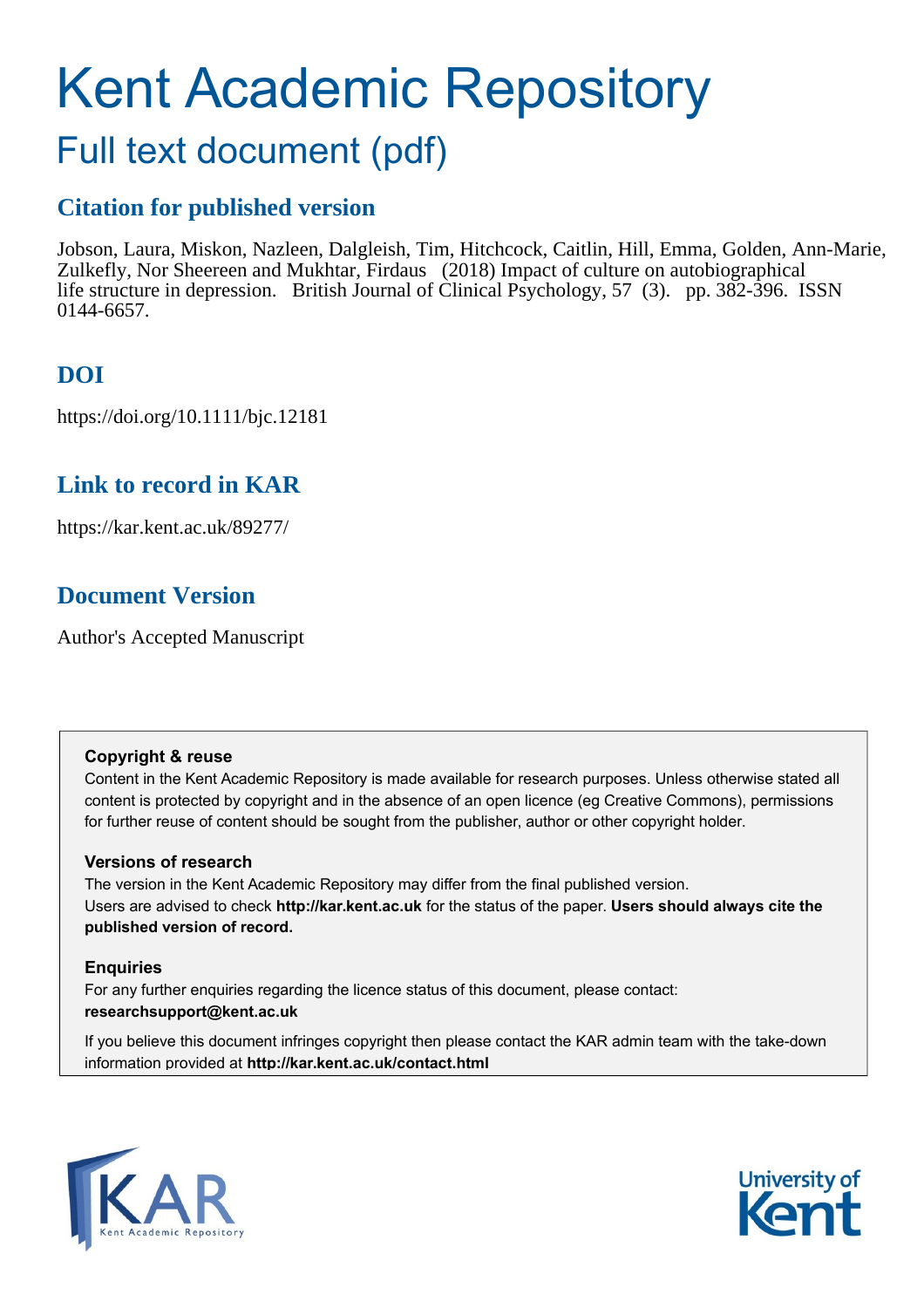Published in final edited form as: Br J Clin Psychol. 2018 September 01; 57(3): 382–396. doi:10.1111/bjc.12181.

# **Impact of Culture on Autobiographical Life Structure in Depression**

**Laura Jobson**1, **Nazleen Miskon**2, **Tim Dalgleish**3, **Caitlin Hitchcock**3, **Emma Hill**3, **Ann-Marie Golden**3, **Nor Sheereen Zulkefly**4, **Firdaus Mukhtar**4,a

<sup>1</sup>School of Psychological Sciences, Monash University, Australia

<sup>2</sup>Universiti Kebangsaan, Malaysia

<sup>3</sup>Medical Research Council Cognition and Brain Sciences Unit, Cambridge UK

<sup>4</sup>Psychiatry Department, Universiti Putra, Malaysia

## **Abstract**

**Objectives—**Distortions in autobiographical memory have been implicated in major depressive disorder (MDD). Those with MDD demonstrate a "depressogenic" autobiographical life structure. Research has not examined how culture influences this process. We investigated whether Malay individuals (members of an interdependent culture) with MDD demonstrated a "depressogenic" autobiographical life structure similar to that of British individuals (members of an independent culture) with MDD.

**Design—**A 2 (Culture; Malay, British) x 2 (Mood; depressed, control) cross-sectional design using a card sort task and self-report measures was used.

**Methods—**Malay individuals with MDD or no history of MDD completed the life-structure cardsorting task, which provided a novel method for investigating organisational structure of the life narrative. This data was compared to previously collected data in which British individuals with MDD or without MDD had completed the same task within the same experimental protocol.

**Results—**Pan-culturally those with MDD had greater negativity (i.e., used more negative attributes), negative redundancy (i.e., used the same negative attributes repeatedly across life chapters) and negative emodiversity (i.e., had greater variety and relative abundance of negative attributes) and reduced positive redundancy (i.e., used the same positive attributes repeatedly across chapters) in their structuring relative to controls. While the British MDD group had greater compartmentalisation (i.e., the negative and positive attributes were clustered separately across different chapters) than British controls, the Malay MDD group had lower levels of compartmentalisation than Malay controls.

**Conclusions—**The findings suggest culture may shape aspects of the autobiographical life structure in MDD.

The authors declare no conflict of interest.

<sup>a</sup>Corresponding author: Psychiatry Department, Universiti Putra Malaysia, Malaysia. Phone:+60389472543 Fax:+60389472621 drfircbt@gmail.com.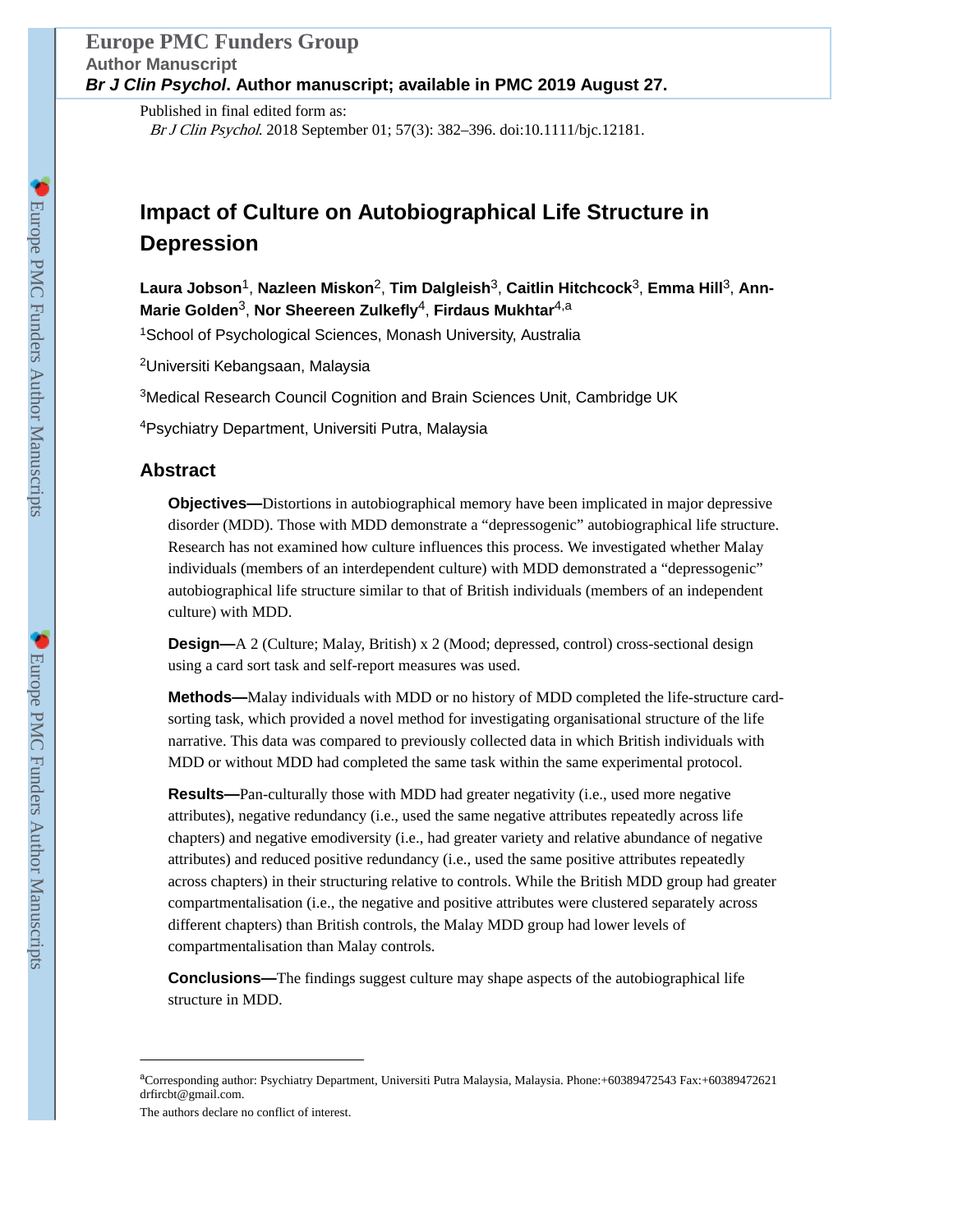#### **Keywords**

Autobiographical memory; life structure; depression; culture

Major depressive disorder (MDD) is associated with significant disruptions in autobiographical memory. Depression has been associated with difficulties retrieving autobiographical memories of specific events (Williams et al., 2007), preferentially remembering negative content and experiences (Leppänen, 2006) and recall of intrusive negative memories (Mihailova & Jobson, in press). Explicating disturbances of autobiographical memory in depression is important because such disturbances have been implicated in the maintenance of the disorder (Dalgleish, Hill, Golden, Morant, & Dunn, 2011; Leppänen, 2006; Whalley, Rugg, & Brewin, 2012). While there have been extensive investigations of how particular aspects of the past are processed by those with MDD, little is known about how the overall body of autobiographical memories are arranged and organised (Dalgleish et al., 2011). Elucidating organisational themes that characterise the autobiographical life structure in depression will assist in understanding the mental organisation of the autobiographical past in those suffering from depression (Dalgleish et al., 2011).

While little research has considered the organisation of the life-structure in depression, considerable research has investigated the organisational themes that characterise the selfstructure in depression. Those with depression tend to have a self-structure that is characterised by greater negativity (Dozois & Dobson, 2001), greater negative redundancy and reduced positive *redundancy* (the degree to which the same negative or positive information pervades multiple self-aspects) (Dozois & Dobson, 2001) and stronger valencebased compartmentalisation (a self-structure that is fully compartmentalised in terms of positive and negative aspects) (Showers & Zeigler-Hill, 2007) than those who have never suffered from depression. This research is important to consider because autobiographical memory has a bi-directional relationship with the self, whereby the self implements control over autobiographical remembering and autobiographical memories provide context for the self (Abdollahi, Moradi, Hasani, & Jobson, 2012; Rathbone, Moulin, & Conway, 2008, 2009). Given this relationship, these three organisational themes that characterize selfstructure in depression should be reflected in autobiographical memory structure.

Dalgleish and colleagues (2011) investigated the organisation of autobiographical memory in those with recurrent MDD and compared it to that of healthy, never-depressed controls using these three overarching themes; negativity, redundancy and compartmentalisation. In order to investigate this they adopted a novel approach and modified the self-descriptive card-sorting task, which measures the content and organisation of the self-concept (Showers, 1992; Showers & Kling, 1996), to measure the content and organisation of the autobiographical life-structure. They found that, as hypothesized and mirroring the selfstructure literature, across past life chapters the depressed group had greater negativity, compartmentalisation and negative redundancy and reduced positive redundancy, relative to controls; what the authors termed a "depressogenic" autobiographical life structure. More recently, [BLINDED] replicated these findings in a treatment-resistant depressed sample.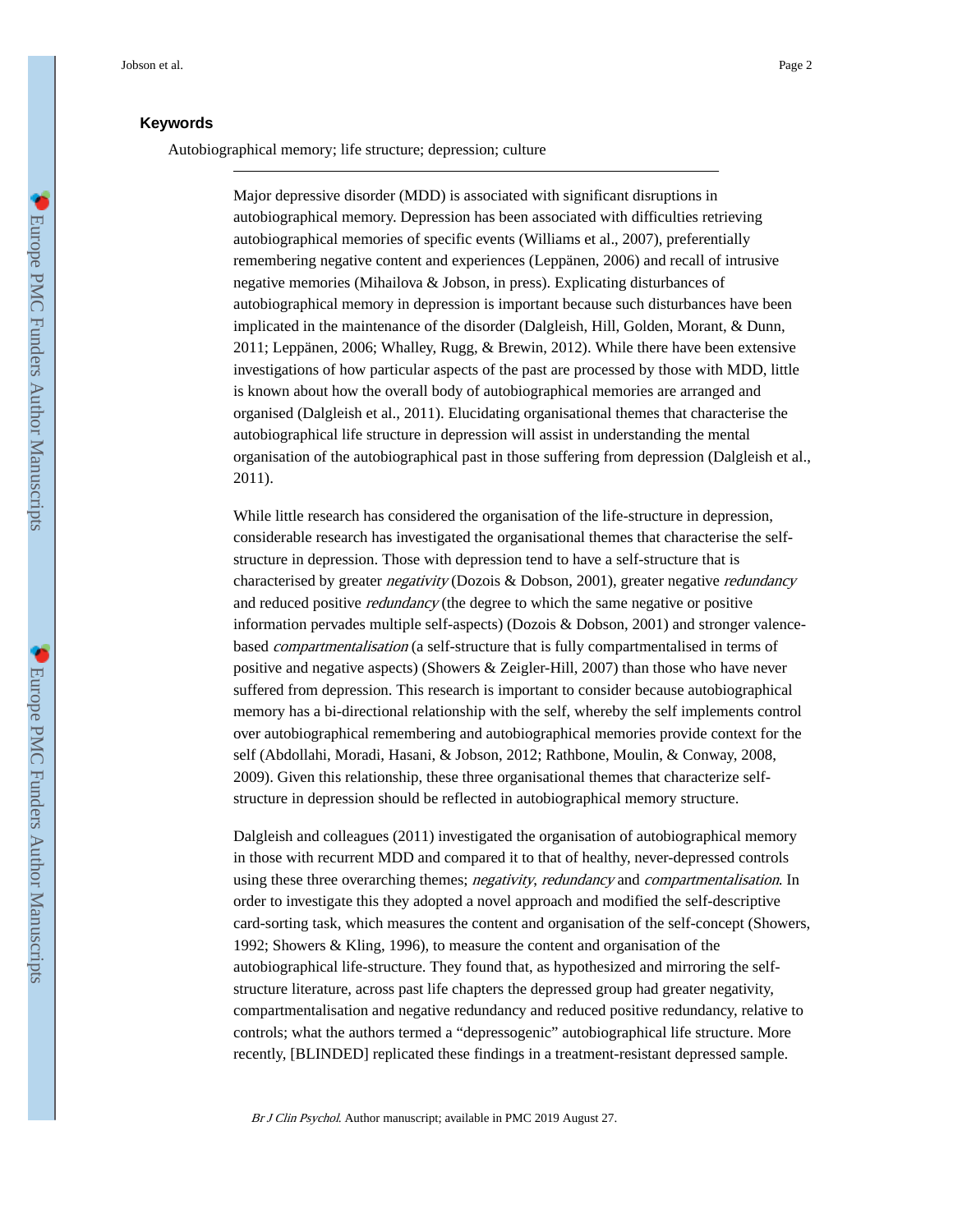They also investigated the organisation of past knowledge in terms of emodiversity (the variety and relative abundance of the emotions that humans experience, Quoidbach et al., 2014). They found that those with depression reported significantly greater diversity of negative emotions across the life structure but reduced diversity of positive emotions, relative to controls.

Cultures vary in their expectations and norms regarding the autobiographical life structure (Haque & Hasking, 2010). Those from Asian and European Western cultural backgrounds provide autobiographical memories that differ in content, organisation and structure (Ross & Wang, 2010). Individuals from European Western cultural backgrounds tend to provide selffocused, specific and lengthier personal memories than those from Asian cultures, who tend to stress collective activities and significant others in their remembering (Jobson  $\&$ O'Kearney, 2008; Jobson, Moradi, Rahimi-Movaghar, Conway, & Dalgleish, 2014; Ross & Wang, 2010; Wang & Conway, 2004). These cultural differences in remembering operate through culturally varying social orientations, especially those relating to the self (Ross & Wang, 2010). In Western individualistic cultures the self tends to be regarded as an independent, autonomous and unique entity (Markus & Kitayama, 2010). Such a conceptualisation of self emphasises a coherent, well-integrated life story with the individual playing the "lead" role; thereby, re-affirming the independent self (Ross & Wang, 2010; Wang, 2001). In Asian cultures there is an emphasis on interdependence and the manner in which the self fits in with others and the surrounding social context (Markus & Kitayama, 2010). Consequently, collective activities are often valued over a unique life story (Wang, 2001). As culture influences the remembering of everyday experiences and autobiographical memory plays a central role in MDD, questions arise regarding the role of culture in autobiographical remembering in depression. While considerable attention has been given to cultural differences associated with the presentation of depression, little attention has been paid to how culture influences the disorder (Chang, Jetten, Cruwys, & Haslam, 2017). An obvious next step, therefore, is to investigate whether the "depressogenic" autobiographical life structure is also evident in depressed patients from an Asian collectivistic culture; Malaysia.

The European Western emphasis on individuality drives the emergence of a personal event memory system that serves to construct the distinctiveness of the individual (Wang, 2006). Such cultural emphasis results in greater cognitive focus on developing detailed, elaborate personal histories when compared to those from Asian cultures (Wang, 2006). Therefore, we first hypothesized that Asian participants would provide less detailed and elaborate personal histories (less life chapters and attributes describing these chapters) when compared to British participants. Given Dalgleish et al. (2011) found that those with and without depression did not significantly differ in the number of cards or life chapters used, we predicted that pan-culturally depression would not influence the number of past chapters or total cards used.

Given the relationship between autobiographical remembering and the self, cross-cultural self-referent processing research was used to inform our following hypotheses. Those from European Western cultures endorse significantly more positive self-characteristics when compared to those from Asian cultures (Gage, Coker, & Jobson, 2015; Heine, Lehman, &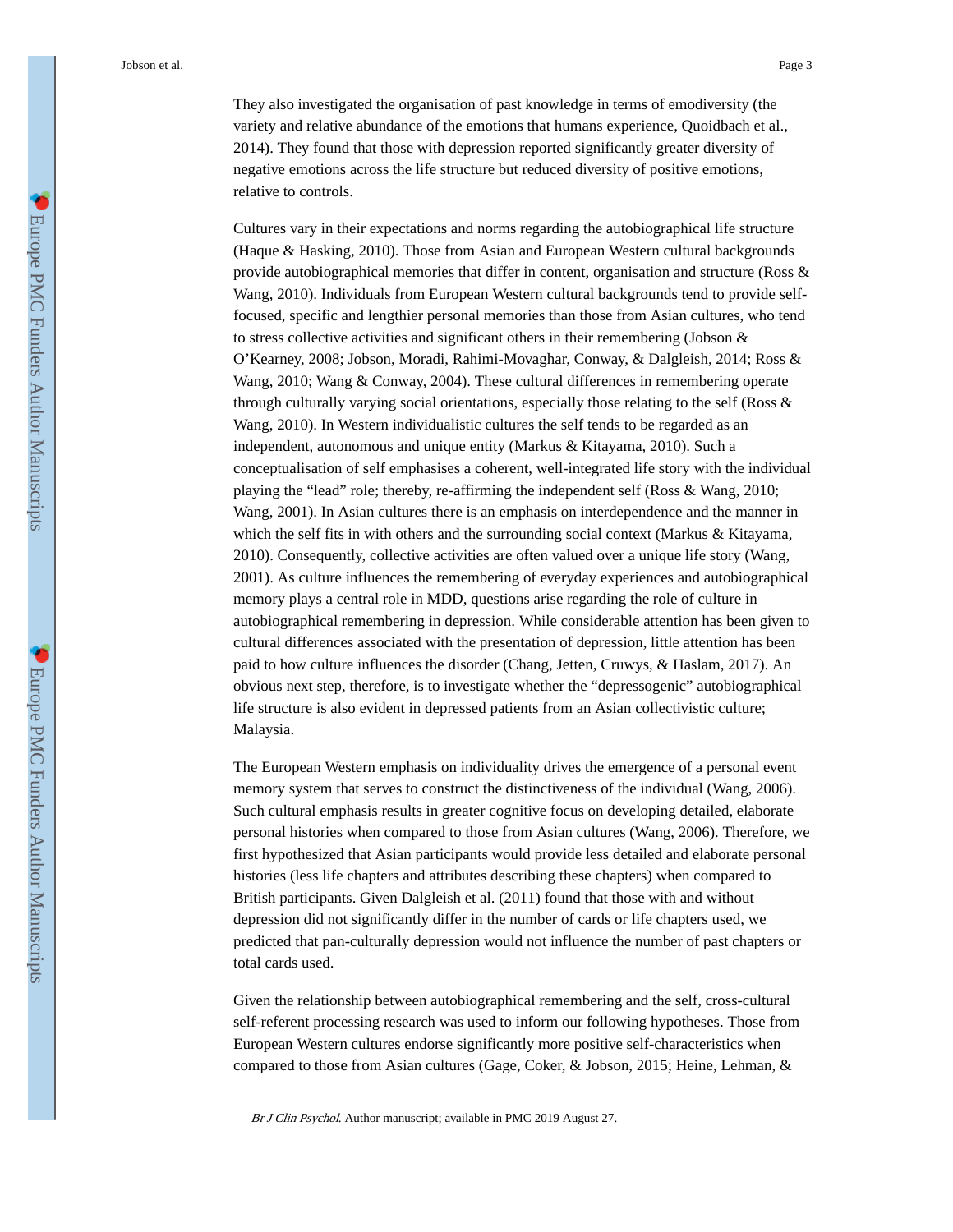Markus, 1999). Positive self-representations align with the European Western cultural ideal of an independent self and are thus, perceived as desirable (Gage et al., 2015). In contrast, those from Asian cultures tend to hold more negative self-views, as identifying such selfaspects provide individuals with information about how they can work toward rectifying any shortcomings in order to adapt to their groups' needs and achieve interdependence (Chen, English, & Peng, 2006; Gage et al., 2015; Heine et al., 1999; Heine, Kitayama, & Lehman, 2001; Tsai & Lau, 2013). Therefore, we predicted that Asian group would have significantly greater negativity in their life story than the British group (Hypothesis 2). Despite this cultural difference, Gage et al. found that for both European Western and Asian participants consistently endorsing negative self-characteristics was associated with greater depression. Thus, pan culturally, undesirable self-characteristics was found to be important for depression. Therefore, we hypothesized that pan-culturally those with MDD would have significantly higher levels of negativity (Hypothesis 3) and greater negative redundancy and reduced positive redundancy (Hypothesis 4) in their life structures than healthy controls.

The need for a highly integrated self-structure is culturally variable. An internally coherent well-integrated self-structure is fundamental for mental health in European Western cultures, but less important for those from Asian cultural backgrounds (Suh, 2002). Westerners tend to employ an analytic style of cognitive processing, which is associated with pursing understanding by categorization of discrete experiences by the characteristics that differentiate them (i.e., positive and negative emotion are seen as exclusive) and the basic need to synthesize contradictory information (Spencer-Rodgers, Peng, Wang, & Hou, 2004). In contrast, Asians tend to adopt a holistic style of processing, which encourages greater tolerance of positive and negative emotional experiences, less emphasis on categorisation and acceptance of contrary judgments about oneself and one's life (Spencer-Rodgers et al., 2004) (see De Vaus, Hornsey, Kuppens, & Bastian, in press). Consequently, in Asian cultures a discrepant, contradictory self-view is considered normative and is not associated with psychological distress, including depression, when compared to those from European Western cultures (English & Chen, 2011; Spencer-Rodgers et al., 2004; Spencer-Rodgers, Williams & Peng, 2010; Suh, 2002).

Dalgleish et al. (2011) found that ideally the life story is represented as a highly integrated life structure comprised of aspects that contain a comparable ratio of positive and negative information – indicating resolution of incongruity and integration of information – across the large majority of life chapters. In contrast, a "depressogenic" life structure contained a high degree of compartmentalisation of positive and negative aspects. This premise seems less relevant for Asians who accept and value contradiction. Thus, we hypothesized that culture would interact with depression; while British individuals with MDD would have higher levels of compartmentalisation than British individuals without MDD, the difference between Malay individuals with MDD and Malay individuals without MDD would be less marked (Hypothesis 5).

Finally, Quoidbach and colleagues (2014) claim that emodiversity plays a unique role in human mental health. This is because a wide variety of specific emotions provides richer information about which behavior is appropriate for dealing with a particular affective situation, prevents specific emotions from dominating the emotional system increasing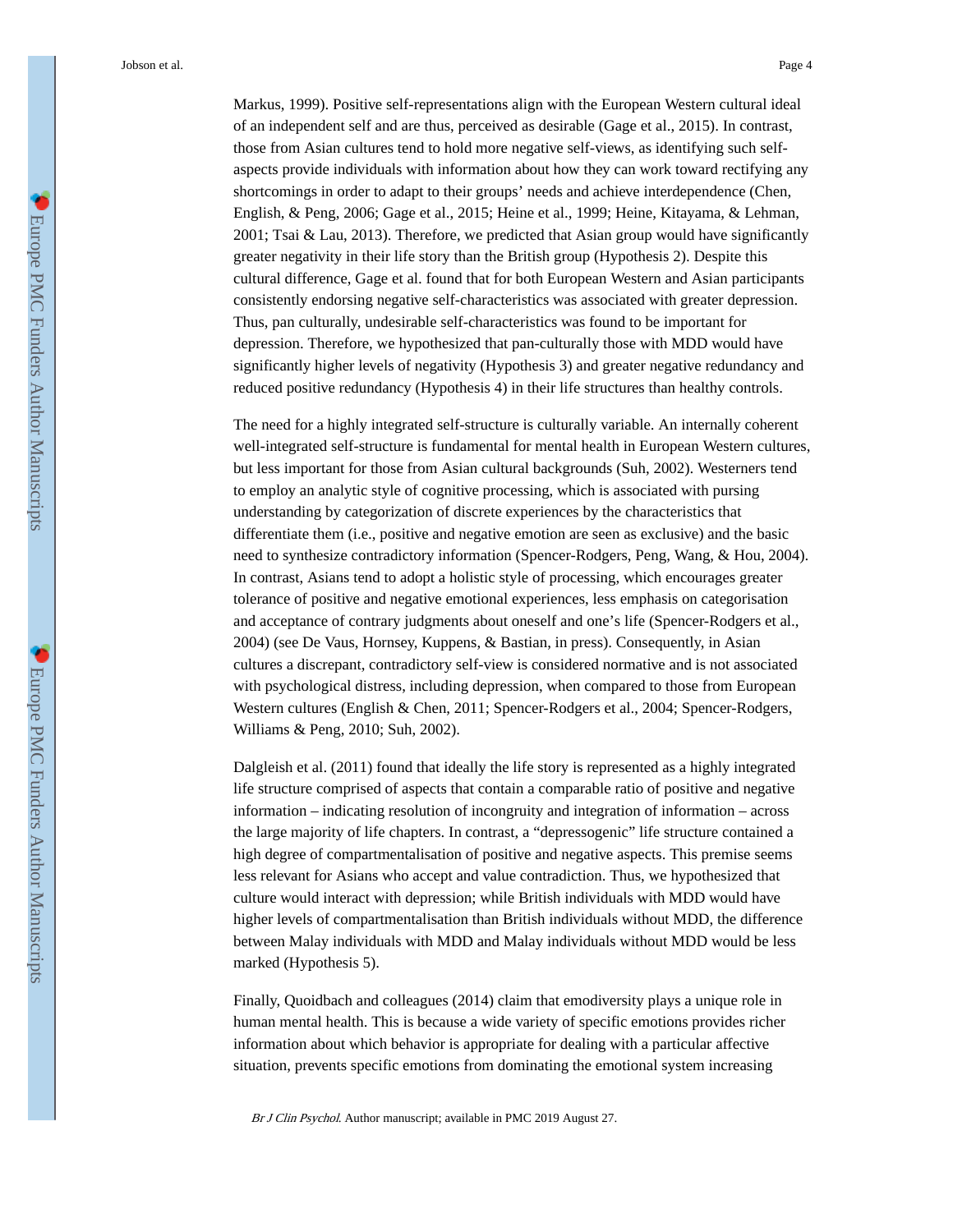resilience to negative events, signals an authentic life and is associated with well-being. We were not certain how culture would influence emodiversity. Therefore, in the current study this aspect of the investigation remained exploratory.

This aim of this study was to investigate whether the "depressogenic" autobiographical life structure was evident in depressed patients from an Asian interdependent culture; Malaysia. We hypothesized that Asian participants, regardless of depression, would provide less detailed and elaborate personal histories (Hypothesis 1) that contained greater negativity (Hypothesis 2) than British participants. We predicted that pan-culturally, participants with MDD would have greater negativity (Hypothesis 3), greater negative redundancy and reduced positive redundancy (Hypothesis 4) than those without MDD. We predicted that culture would interact with depression in terms of influencing compartmentalisation; specifically, while British individuals with MDD would have higher levels of compartmentalisation than British individuals without MDD, the difference between Malay individuals with and without MDD would be less marked (Hypothesis 5). Finally, in terms of emodiversity there was no clear research available to guide our predictions, thus, these investigations remained exploratory.

#### **Method**

#### **Participants1**

Ethical approval was obtained from [BLINDED] Malaysia. Four groups of participants were included in the study. Malay participants with MDD currently in a depressive episode  $(n=30)$ were recruited via advertisements in local health centres asking for volunteers to help with psychological research. MDD diagnosis and history and other Axis I psychiatric comorbidity according to the *Diagnostic and Statistical Manual of Mental Disorders* (4th ed.; DSM–IV; American Psychiatric Association, 1994) were determined by having participants complete the Malay version of the Structured Clinical Interview for the DSM– IV Axis I Disorders–Clinician Version (SCID; First, Spitzer, Williams, & Gibbon, 1996) under the supervision of a clinical psychologist (FM). Prior reliability training on the presence versus absence of Axis I diagnoses in the SCID, between this assessor and FM resulted in complete agreement. All participants had experienced at least two depressive episodes. None of the MDD participants met the criteria for any other Axis 1 disorder. Malay never-depressed participants (control group;  $n=30$ ) had no history of MDD or any other Axis 1 disorder according to the Malay SCID. They were recruited from general community via advertisements in local newspapers.

The data for the two British groups were drawn from previously collected data (Dalgleish et al., 2011). As in the instance of the Malay groups, the British MDD group  $(n=16)$  were allocated to the depressed group if they were currently in a depressive episode. These participants were recruited via advertisements in local newspapers and health centres asking for volunteers to help with psychological research. MDD diagnosis and history and other Axis I psychiatric comorbidity according to the DSM-IV (American Psychiatric Association,

<sup>&</sup>lt;sup>1</sup>The sample size for each cultural group differed due to timing of the study. The Malay aspect of the study commenced following completion of the British component.

Br J Clin Psychol. Author manuscript; available in PMC 2019 August 27.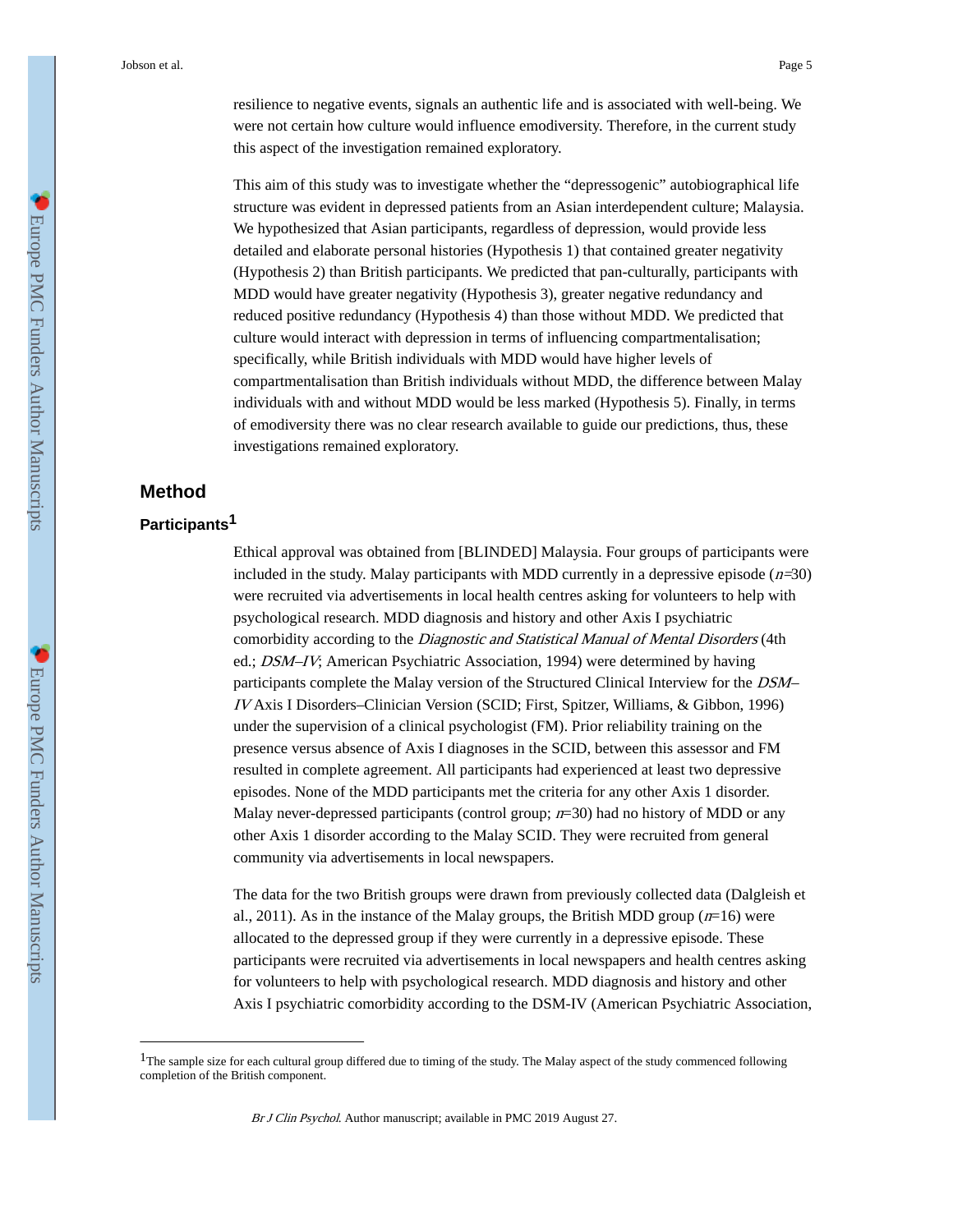1994) were determined by having participants complete the SCID. The never-depressed participants  $(n=17)$  had no history of MDD according to the SCID and reported no other history of mental health difficulties. They were recruited from the Cognition and Brain Sciences Unit Volunteer Panel.

To be eligible for the study, participants had to be aged between 40 and 60 in order to provide sufficient chronology within which to examine life structure and also provided a degree of age homogeneity across groups. Exclusion criteria comprised a diagnosis of substance dependence, a history of psychosis, and organic brain injury. No participants were excluded on these bases.

#### **Measures**

**Life-structure card-sorting task—**The instructions provided to participants were identical to those used in Dalgleish et al. (2011) (see Dalgleish et al., 2011 for verbatim). Participants divided their past life into chapters. They were instructed to try and incorporate their whole life story since age 11–12. They were asked to generate as many chapters as they felt appropriate, that the chapters did not need to have a clear beginning and end and could run in parallel with other chapters, and that ongoing life chapters could be included. Participants were given a blank table and recorded their life chapters at the top of each column. Participants were then given a deck of 46 shuffled cards containing a positive (23 cards) or negative (23 cards) attribute that might be used to describe a period of one's life. The attributes used were identical to that used in Dalgleish et al.<sup>2</sup>. Participants were told to use the cards to describe each life chapter. Participants could use cards more than once (i.e. for multiple chapters) or not at all and that they did not have to use all of the cards. Participants recorded which of the attributes fell under each chapter. The card sorting task has been used in samples comprised of participants from diverse cultural backgrounds, including those identifying as Asian (e.g., Showers, Ditzfeld, & Zeigler-Hill, 2015).

#### **Life Structure Metrics (from Dalgleish et al., 2011)**

**Proportion of negative items—This was the number of negative attributes, including** repetitions, appearing in the card sort, divided by the total number of attributes used. It is a measure of the overall negativity.

**Redundancy**—Redundancy was computed separately for positive and negative attributes, with each redundancy score representing the degree of card repetitions across chapters, controlling for both the number of chapters in a given card sort and the number of cards used.

$$
Redundancy = \frac{1}{n_{dw} \times n_{dg}} \sum_{i=1}^{n} \sum_{i=23}^{n_{ri}}
$$

<sup>&</sup>lt;sup>2</sup>Before the study attributes were rated ( $n=15$ ) for valence on 15-point Likert scales (1=strongly positive to 15=strongly negative) to ensure they were appropriately positive and negative for use in Malay. Paired t-tests found that there was a significant difference in the rating of the positive ( $M=2.83$ ,  $SD=1.50$ ) and negative attributes ( $M=12.23$ ,  $SD=1.73$ ),  $t(14)=11.81$ ,  $p< .001$ . These findings were similar to that reported in Dalgleish et al. (2011).

Br J Clin Psychol. Author manuscript; available in PMC 2019 August 27.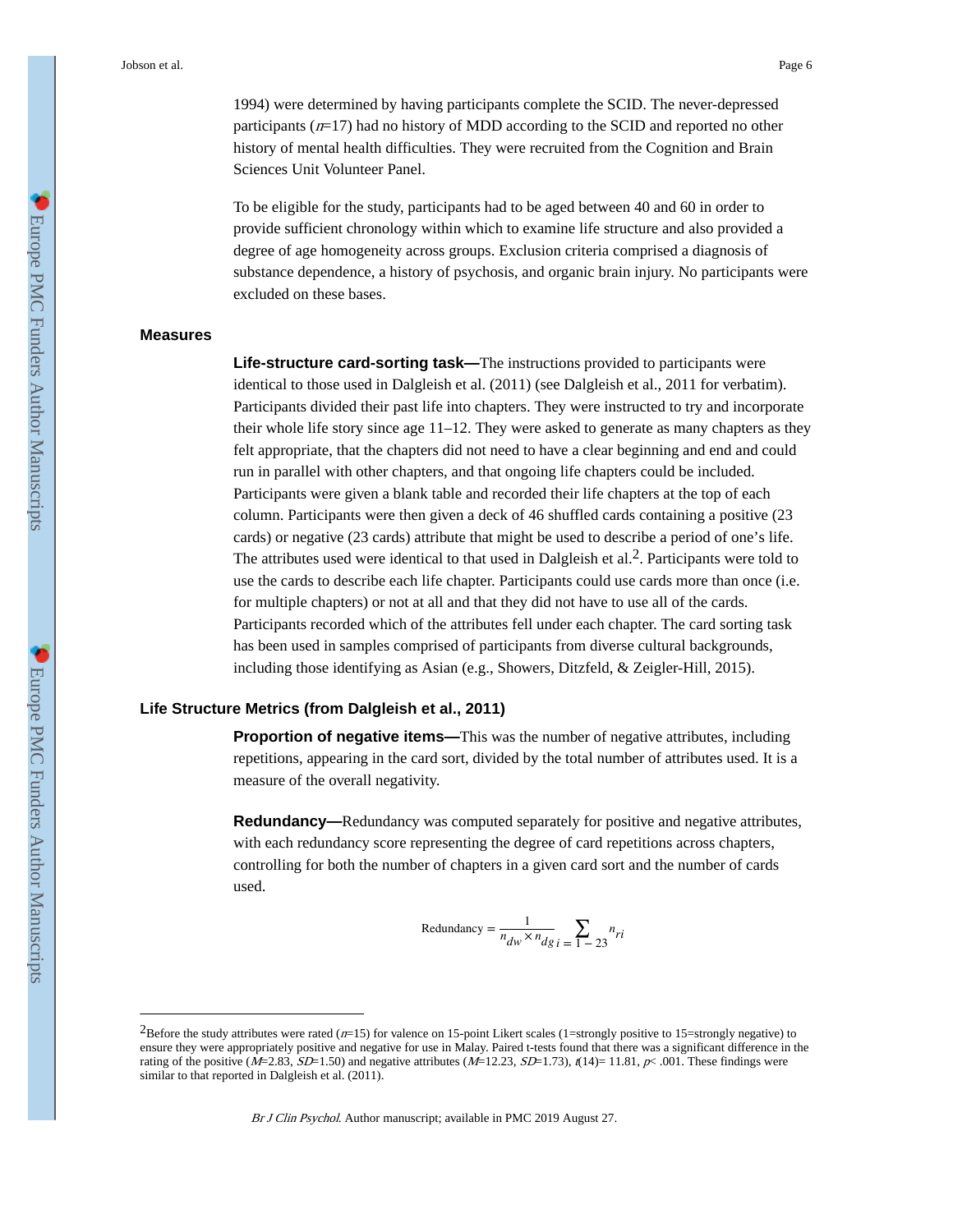**Compartmentalisation—**The measure of compartmentalisation is a phi (Φ) coefficient based on a chi-square statistic. The frequencies of positive and negative attributes in each chapter of the card sort were compared to those that would be expected, given the proportion of negative items for the sort as a whole (see Dalgleish et al., 2011). A chi-square statistic was then computed using the expected and observed frequencies. This was then normalized by dividing by the number of attributes in the sort  $(N)$  as follows:

$$
\Phi=\sqrt{\chi^2\!\!\left.\right/_{\!\!\!\!\!\!\!\!\!\!\!\!\!\nearrow} N}
$$

where, Φ can range from 0 to 1 (0 represents a perfectly random sort and 1 represents a perfectly compartmentalized sort).

**Emodiversity—**We computed three emodiversity indices (positive emotions, negative emotions, global) using the following formula (Quoidbach et al., 2014):

$$
Emodiversity = \sum_{i=1}^{s} (p_i \times \ln p_i)
$$

where s equals the total number of emotions experienced and  $p_i$  equals the proportion of s made up of the *i*th emotions. In order to compute emodiversity, we divided the number of times an individual experienced emotion #1 by the total number of times he/she experienced all types of emotions, which gives  $p_1$ . This proportion is then multiplied by its natural log  $(p_1 x \ln p_1)$ . This process is repeated for each specific emotion assessed, and then all the  $(p_i$ x ln  $p_i$ ) products are summed and the total multiplied by  $-1$ . High values are representative of more diverse emotional experiences.

#### **Procedure**

The procedure followed Dalgleish et al. (2011) exactly. Participants completed the tasks and measures in a quiet testing room with the experimenter present. Following informed consent, participants completed the SCID. In a separate session, approximately a week later, they then completed the life structure card sorts. Participants then completed the Beck Depression Inventory-Malay (Mukhtar & Oei, 2008), **Beck Anxiety Inventory-Malay** (Mukhtar & Zulkefly,  $2011$ )<sup>3</sup> – psychometrically sound measures of depression and anxiety (in the current study BDI-Malay  $\alpha = .90$ ; BAI-Malay  $\alpha = .92$ ) – and the Malay version of the Positive Affect Negative Affect Scale (PANAS: Watson, Clark, & Tellegen, 1988) (contact senior author for further details) – used to assess mood at the time of the study. As in Dalgleish et al. these measures were designed to validate categorical participant group assignment by

<sup>3</sup>British participants completed the Spielberger State-Trait Anxiety Inventory (STAI: Spielberger, Gorsuch, Lushene, Vagg, & Jacobs, 1983). In the current study the BAI-Malay was used because a Malay version of the STAI was not available.

Br J Clin Psychol. Author manuscript; available in PMC 2019 August 27.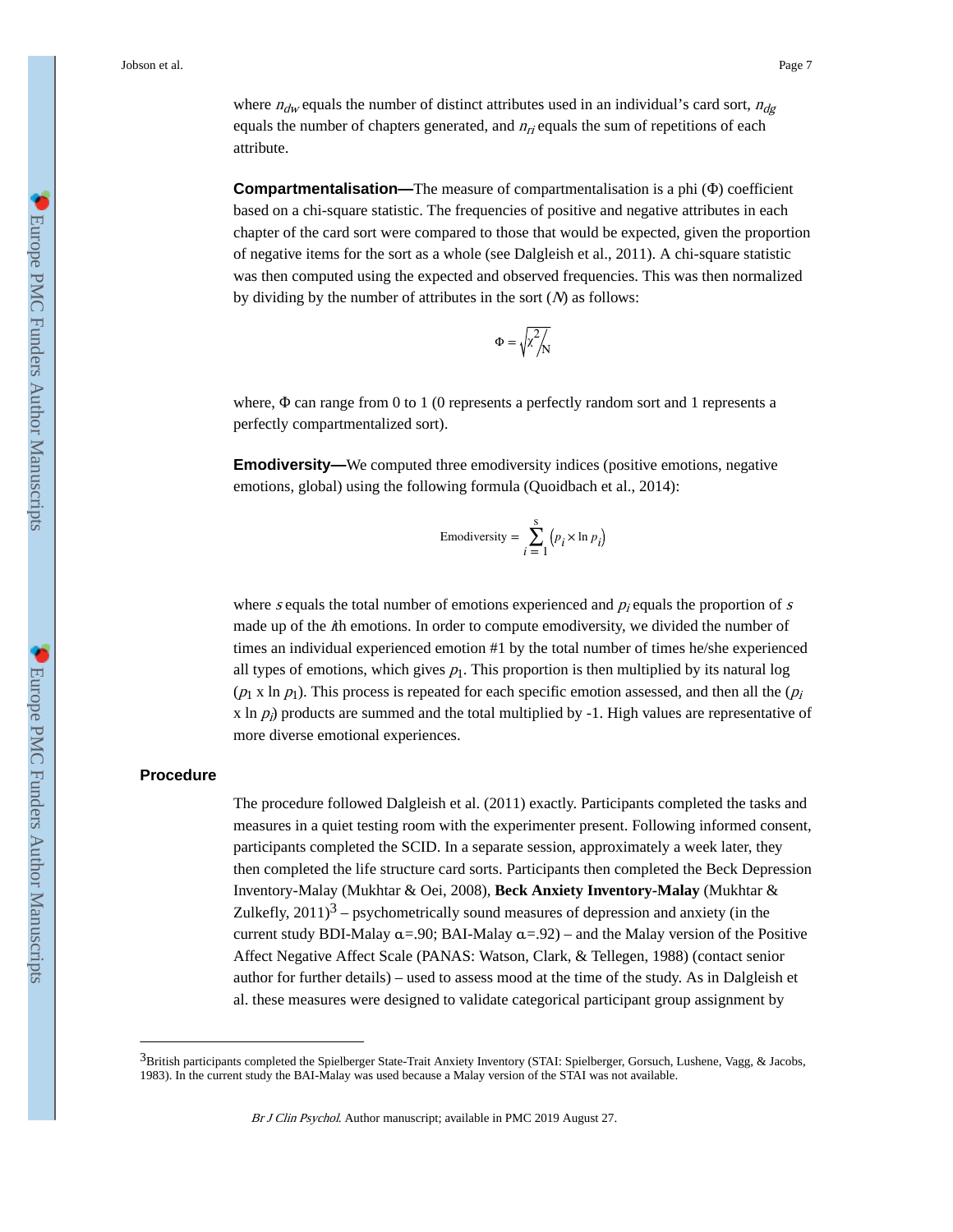verifying significantly worse self-reported mood/symptoms in the Malay depressed group compared to the Malay control group. After completing these measures, the Malay participants completed the Individualism-Collectivism Scale (Singelis, Triandis, Bhawuk, & Gelfand, 1995), as an attitudinal measure of individualism and collectivism (individualism  $\alpha$ =.82; collectivism  $\alpha$ =.86). All tasks and measures were administered in Malay. The cardsorting task and Individualism-Collectivism Scale were translated into Malay using the back translation-method. The original English instruments were forward-translated into Malay by the second author (a Malay native speaker who is fluent in English). The Malay version was then back-translated into English by a third independent translator who was fluent in both Malay and English and was blind to the original English instruments. The senior author, who is fluent in both Malay and English, then checked the Malay version in order to identify and resolve any ambiguities. The measures were piloted on a convenience sample in order to assess ease of comprehension and to identify any other ambiguities.

#### **Results**

#### **Group Characteristics**

Group characteristics are presented in Table 1. The groups did not differ significantly in terms of education level, Fisher's Exact test=13.68, ns, or age,  $F(3, 89)=1.48$ , ns, but did differ significantly in terms of gender ratio,  $\chi^2(3, N=93)=12.35$ ,  $p<.01$ . To examine PANAS scores, a 2 (Culture: Malay, British) x 2 (Depression: depressed, control) x 2 (Affect: positive, negative) ANOVA was used with PANAS scores as the dependent variable. The affect x depression interaction was significant,  $F(1, 83)=16.73$ ,  $p<.001$ ,  $\eta^2=.17$ . As expected, the depressed group scored significantly higher than the control group in terms of negative affect,  $F(1, 88) = 12.67$ ,  $p=0.001$ ,  $\eta^2 = 17$ , and significantly lower in terms of positive affect,  $F(1, 87) = 4.99$ ,  $p=0.03$ ,  $\eta^2 = 11$ . The affect x culture interaction was also significant,  $F(1, 83) =$ 4.00,  $p<sub>1</sub>0.05$ ,  $n<sup>2</sup>=0.05$ . Follow-up analyses found that the Malay group scored significantly higher than the British group in terms of positive,  $R(1, 87)=11.34$ ,  $p=.001$ ,  $\eta^2=.14$ , and negative affect,  $F(1, 88) = 39.61$ ,  $p \le 0.001$ ,  $\eta^2 = 0.35$ . The culture x depression interaction was significant,  $F(1, 83) = 5.36$ ,  $p=0.02$ ,  $\eta^2 = 0.06$ . Follow-up analyses found that the Malay depressed group scored significantly higher overall on the PANAS than the Malay control group,  $F(1, 52)= 5.66$ ,  $p=.02$ ,  $\eta^2=.13$ , while the British depressed and control groups did not differ significantly,  $F(1, 31) = 1.68$ , ns,  $\eta^2 = .05$ . The three-way interaction was not significant.

In terms of the BDI, a 2 (Culture: Malay, British) x 2 (Depression: depressed, control) ANOVA found that the culture x depression interaction was significant,  $F(1, 83) = 5.23$ ,  $p=$ . 03,  $\eta^2$ =.06. Follow-up analyses found that as expected the Malay depressed group scored significantly higher on the BDI than the Malay control group,  $F(1, 58) = 27.01$ ,  $p \times 0.001$ ,  $\eta^2 =$ . 30. The British and Malay depressed groups did not differ significantly,  $F(1, 44) = 2.24$ , ns,  $\eta^2$ =.05. However, the Malay control group did score significantly higher than the British control group,  $R(1, 45)= 5.04$ ,  $p=.03$ ,  $\eta^2=.12$ . As expected, the Malay depressed group scored significantly higher on the BAI than the Malay control group,  $F(1, 57) = 8.94$ ,  $p \times 0.01$ ,  $\eta^2 = .13$ .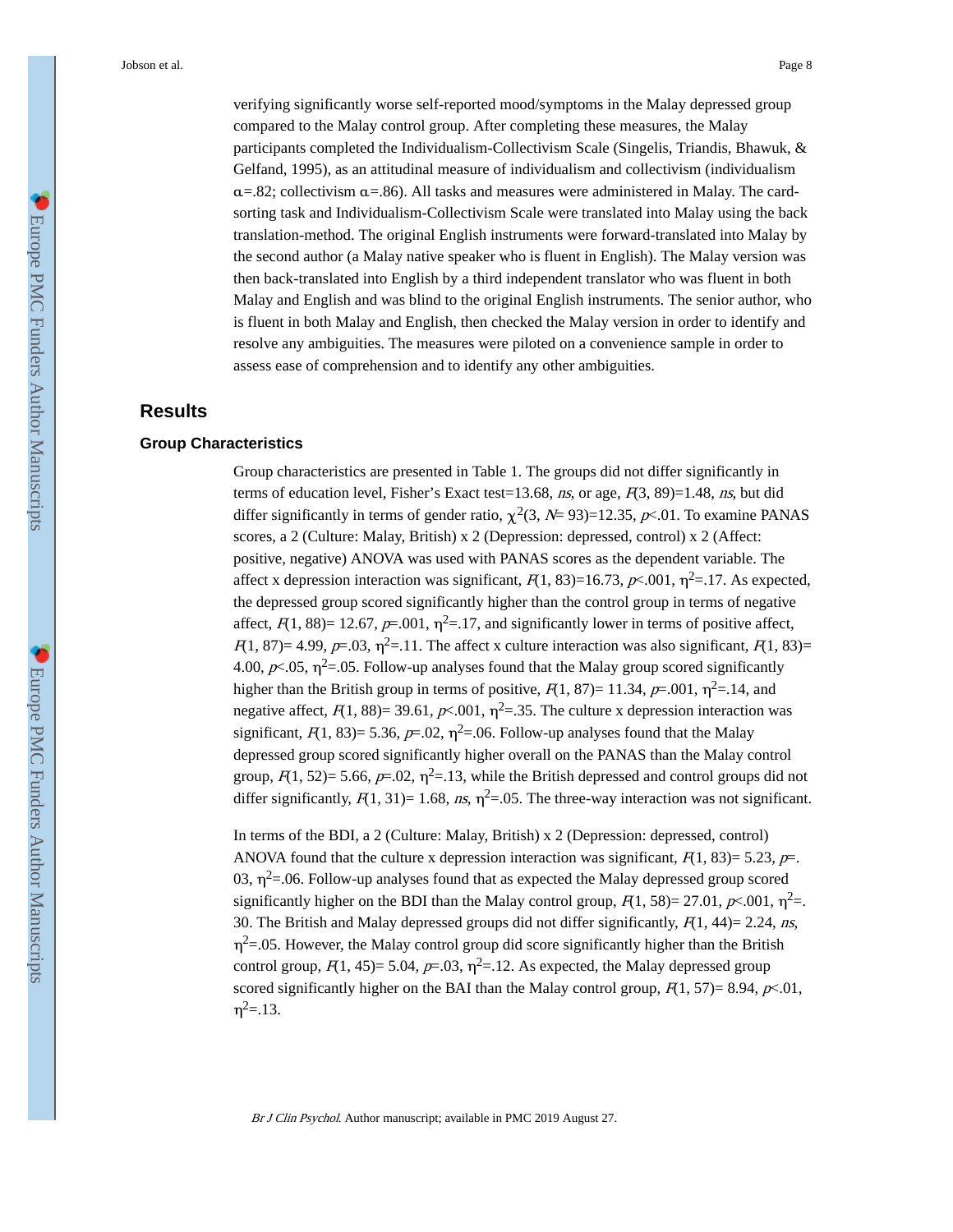#### **Life Structure Analyses**

The life structure data are presented in Table 1 and Figure 1. Prior to hypothesis testing, we tested for metric invariance using AMOS (Byrne, 2004). This indicated that the life structure variables were measured in a similar way in both cultural groups. In terms of the Malay data, there were broad ranges across groups on the life structure metrics suggesting that acrossgroup floor and ceiling effects were not evident in the data; proportion of negative cards  $(0-1.0)$ , negative redundancy  $(0-1.0)$ , positive redundancy  $(0-1.0)$ , compartmentalisation (. 01-.71), and emodiversity  $(0-1.92)$ . For each of the hypotheses, we conducted a 2 (Culture: Malay, British) x 2 (Depression: depressed, control) ANOVA with the life structure metrics as the dependent variable.

**Hypothesis 1: Life chapters and attributes—**As predicted, the culture main effect was significant for life chapters,  $F(1, 84) = 24.29$ ,  $p<.001$ ,  $\eta^2 = .26$ ,  $95\%$ CI[.11< $\eta^2$  <.40], and attributes,  $F(1, 84) = 304.15$ ,  $p<.001$ ,  $\eta^2 = .80$ ,  $95\%$ CI[.72< $\eta^2 < .84$ ]; British participants used significantly more past chapters and attributes than Malay participants. These cultural differences were still evident when the BDI and PANAS scores were included as a covariate. The depression main effects (Life chapters,  $F(1, 84)=2.09$ ,  $ns$ ,  $\eta^2=0.02$ ; Attributes,  $F(1, 84)=$ 2.24, ns,  $\eta^2$ =.03) and culture x depression interactions (Life chapters,  $F(1, 84)$ = .67, ns,  $\eta^2$  < .01; Attributes,  $F(1, 84)$  = 1.24, ns,  $\eta^2$  = .01) were all non-significant.

**Hypotheses 2 and 3: Negativity—**In support of Hypothesis 2, the culture main effect was significant; Malay participants had significantly greater negativity than British participants,  $F(1, 89) = 4.44$ ,  $p \lt 0.05$ ,  $\eta^2 = 0.04$ ,  $95\%$ CI[ $\lt 0.01 \lt \eta^2 \lt 0.15$ ]. This cultural main effect was still significant when PANAS and BDI scores were included as a covariate suggesting cultural differences in mood and depression did not account for this finding. In support of Hypothesis 3, the depression main effect was significant; the depressed group had significantly greater negativity than the control group,  $F(1,89) = 30.25$ ,  $p<.001$ ,  $\eta^2 = .24$ , 95% CI[.11< $\eta^2$  <.39]. The interaction was non-significant,  $F$  < 1,  $\eta^2$  <.01.

**Hypothesis 4: Redundancy—**As predicted, the depression main effect was significant for both positive,  $F(1, 89) = 8.05$ ,  $p \lt 0.01$ ,  $\eta^2 = 0.08$ ,  $95\%$  CI[.01 $\lt \eta^2 \lt 0.20$ ], and negative redundancy,  $F(1, 88) = 12.74$ ,  $p=0.001$ ,  $\eta^2 = 1.14$ ,  $95\%$ CI[.03< $\eta^2 < .27$ ]. Those with MDD had significantly reduced positive redundancy and greater negative redundancy than those without MDD. The culture main effects and interactions were all non-significant  $(F<sub>5</sub>1,$  $\eta^2$ s<.01).

**Hypothesis 5: Compartmentalisation—**Only participants who included at least two cards per life chapter were included in the compartmentalisation analysis. The culture x depression interaction was significant,  $F(1, 55)=13.16$ ,  $p=.001$ ,  $\eta^2=.19$ . Follow-up analyses found while the British depressed group showed significantly greater compartmentalisation than British controls,  $F(1, 30) = 9.54$ ,  $p \times 0.01$ ,  $\eta^2 = 0.22$ ,  $95\%$ CI[.02 $< \eta^2 < 0.44$ ], the Malay depressed group showed significantly less compartmentalisation than Malay controls,  $F(1)$ , 25)= 4.99, p=.04,  $\eta^2$ =.20, 95%CI[.05< $\eta^2$ <.37]. We also investigated whether number of attributes endorsed influenced the findings. Thus we included number of attributes as a covariate and also considered just Malay participants that included an average of at least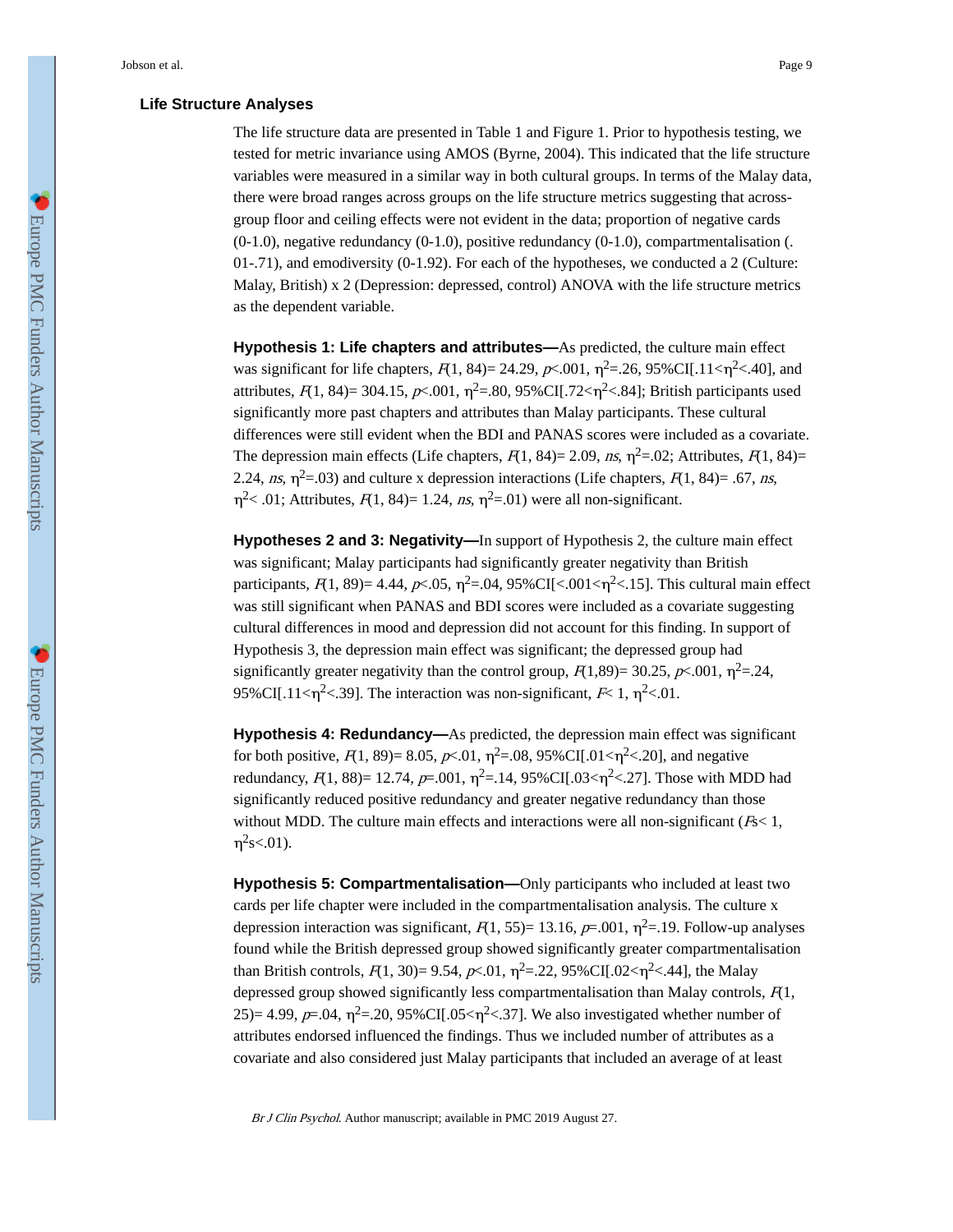three cards per chapter. In both instances, the Malay depressed group still had significantly less compartmentalisation than the Malay control group.

**Exploratory Analysis: Emodiversity—**The depression main effect was significant for negative emodiversity; the depressed group had significantly greater negative emodiversity than controls,  $F(1, 84) = 19.33$ ,  $p\lt 0.001$ ,  $\eta^2 = 0.18$ ,  $95\%$ CI[.06 $\lt \eta^2 \lt 0.32$ ]. The culture main effect was also significant; British participants had significantly greater negative emodiversity than Malay participants,  $F(1, 84) = 25.19$ ,  $p \lt 0.001$ ,  $\eta^2 = 0.19$ ,  $95\%$ CI[.06 $\lt \eta^2 \lt 0.34$ ]. The interaction was not significant,  $F(1, 84)=1.50$ ,  $ns$ ,  $\eta^2=0.02$ . In terms of positive and global emodiversity, only the culture main effects were significant; British participants had significantly greater positive emodiversity,  $F(1, 84) = 53.87$ ,  $p \lt 0.001$ ,  $\eta^2 = 0.40$ ,  $95\%$ CI[.25 $\lt \eta^2 \lt 0.54$ ], and global emodiversity,  $F(1, 84) = 28.92$ ,  $p \le 0.001$ ,  $\eta^2 = 0.26$ ,  $95\%$ CI[.11 $\le \eta^2 \le 0.41$ ], than Malay participants. The depression main effects were non-significant (Positive emodiversity:  $F(1)$ , 84)= 2.35, ns,  $\eta^2$ =.03; Global emodiversity:  $F(1, 84)$ = 2.90, ns,  $\eta_p^2$ =.03). The interactions were also non-significant,  $F<sub>s</sub><1, \eta<sup>2</sup><sub>s</sub><.01$ .

#### **Relationships with Individualism and Collectivism**

For the Malay data, we investigated the relationships between the "depressogenic" autobiographical life structure and participants' individualism and collectivism responses. Using a 2 (depressed, control) x 2 (individualism, collectivism) mixed ANOVA, it was found that the Malay group scored significantly higher on collectivism than individualism,  $F(1)$ , 55) = 16.79,  $p \lt 0.001$ ,  $\eta^2 = 0.23$ . The depression main effect and interaction were nonsignificant,  $F<1$ ,  $\eta^2$ s<.01. When considering the correlations between the life structure components and individualism and collectivism, the only significant correlation found was between greater compartmentalisation and greater collectivism,  $r(58)=.26$ ,  $p<.05$ , 95%CI[.  $04 < r < 0.47$ ].

### **Discussion**

This study investigated the "depressogenic" autobiographical life structure in depressed patients from an Asian collectivistic culture. As hypothesized, Malay participants provided less detailed, elaborate and emotionally diverse personal histories compared to British participants. This provides evidence, using a novel methodology, that the European Western emphasis on individuality may result in greater focus on reporting detailed, elaborate, emotionally diverse personal histories when compared to those from Asian cultures, who downplay the reporting of detailed personal histories (Wang, 2006). Second, Malay participants had significantly greater negativity than British participants. This supports cross-cultural research that has found that those from Asian cultures tend to hold more negative self-related information (Gage et al., 2015) and report more negative affect than those from European Western cultures, who value positive emotions and perceive negative emotions as undesirable (see De Vaus et al., in press). In support of Hypotheses 3 and 4, pan-culturally those with depression had significantly greater negativity and negative redundancy and reduced positive redundancy than controls. In terms of Hypothesis 5, while British individuals with depression had higher levels of compartmentalisation than British individuals without MDD, Malay individuals with depression had lower levels of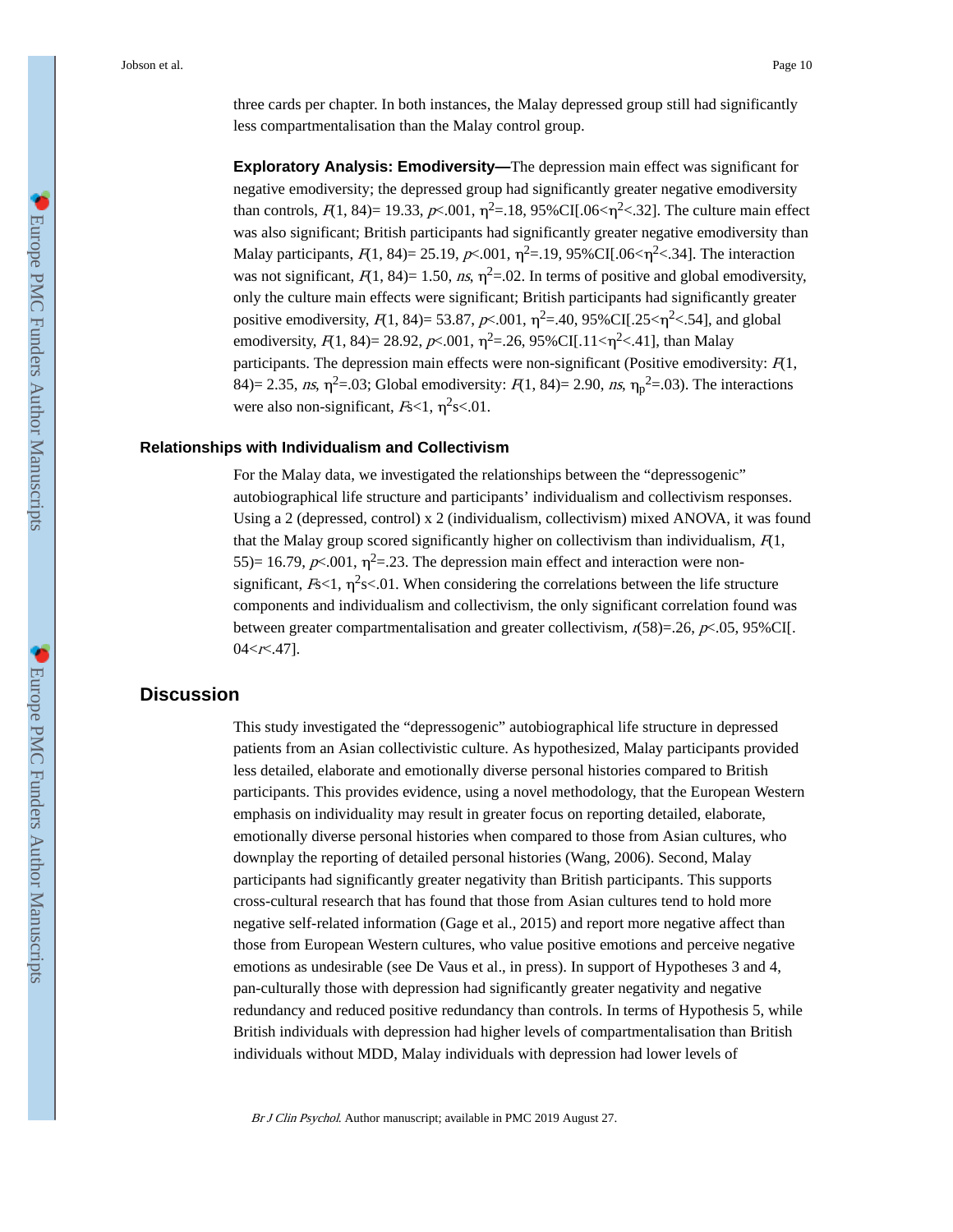compartmentalisation than Malay individuals without MDD. Regarding emodiversity, those with MDD had significantly greater negative emodiversity than controls. Overall Malay individuals with MDD seemed to hold a similar "depressogenic" autobiographical life structure to that found in British individuals with MDD. Pan-culturally endorsing negative self-related information may be associated with depression (Gage et al., 2015).

Our findings suggest that culture moderates compartmentalisation of autobiographical life structure in depression. An integrated coherent life story aligns with European Western cultural values and is consequently associated with positive mental health. Therefore, it follows that in the British Western sample, higher levels of compartmentalisation were associated with depression. In Asian cultures, value is placed on the acceptance of inconsistencies, discrepancies and incoherence (Spencer-Rodgers et al., 2010). For the Malay group lower levels of compartmentalisation (i.e., less incongruity and categorisation of positive and negative information) were associated with depression. These findings support recent conceptual frameworks (Hwang, Myers, Abe-Kim, & Ting, 2008; Jobson, 2009; Wong, Tran, Kim, Van Horn Kerne, & Calfa, 2010) and empirical findings (Chang et al., 2017) that indicate that cultural norms, beliefs and expectations shape psychological disorders. Specifically in this instance, if the autobiographical life story is compartmentalised in a manner which is contrary to the cultural norm it may play a role in shaping depression.

These findings can be considered in light of De Vaus and colleagues (in press) model accounting for how differences in systems of thought might explain cross-cultural differences in depression. De Vaus and colleagues propose that the way people think about negative emotions, based on Western holistic versus Asian analytic systems of thought, influences how well they manage negative emotions, which in turn influences depression. In holistic cultures, there is a tendency to value contradiction in emotion which influences people's orientation to negative emotions; negative emotions are perceived as less negative, more manageable and less intrinsically associated with the individual self when compared to analytic cultures. Those from holistic cultures are proposed to develop a different relationship with negative emotion which promotes acceptance and curiosity rather than avoidance and distress. Our findings illustrated that compartmentalisation of emotional experiences in Malay individuals seemed beneficial to well-being. Thus, in Asian participants emotion contradiction and acceptance of co-occurring positive and negative emotion may predict greater adaption to negative emotion and associated experiences.

Limitations of the study include group differences in gender and mood at the time of testing which may have influenced findings. However, when these variables were included as covariates a similar pattern of findings emerged. Second, the sample size was modest. While the sample size did meet our pre-study targets and was deemed adequate to investigate our hypotheses, in some instances the lack of significant findings (i.e., the non-significant interaction and correlation analyses) may have been partly influenced by low statistical power. We have some confidence in our findings as the effect size for compartmentalisation was large, while the effect size for all other interaction terms was no effect to small effect (Cohen, 1988). Nevertheless, the study would benefit from replication with larger sample size. Third, the study provided participants with cards that that contained attributes (rather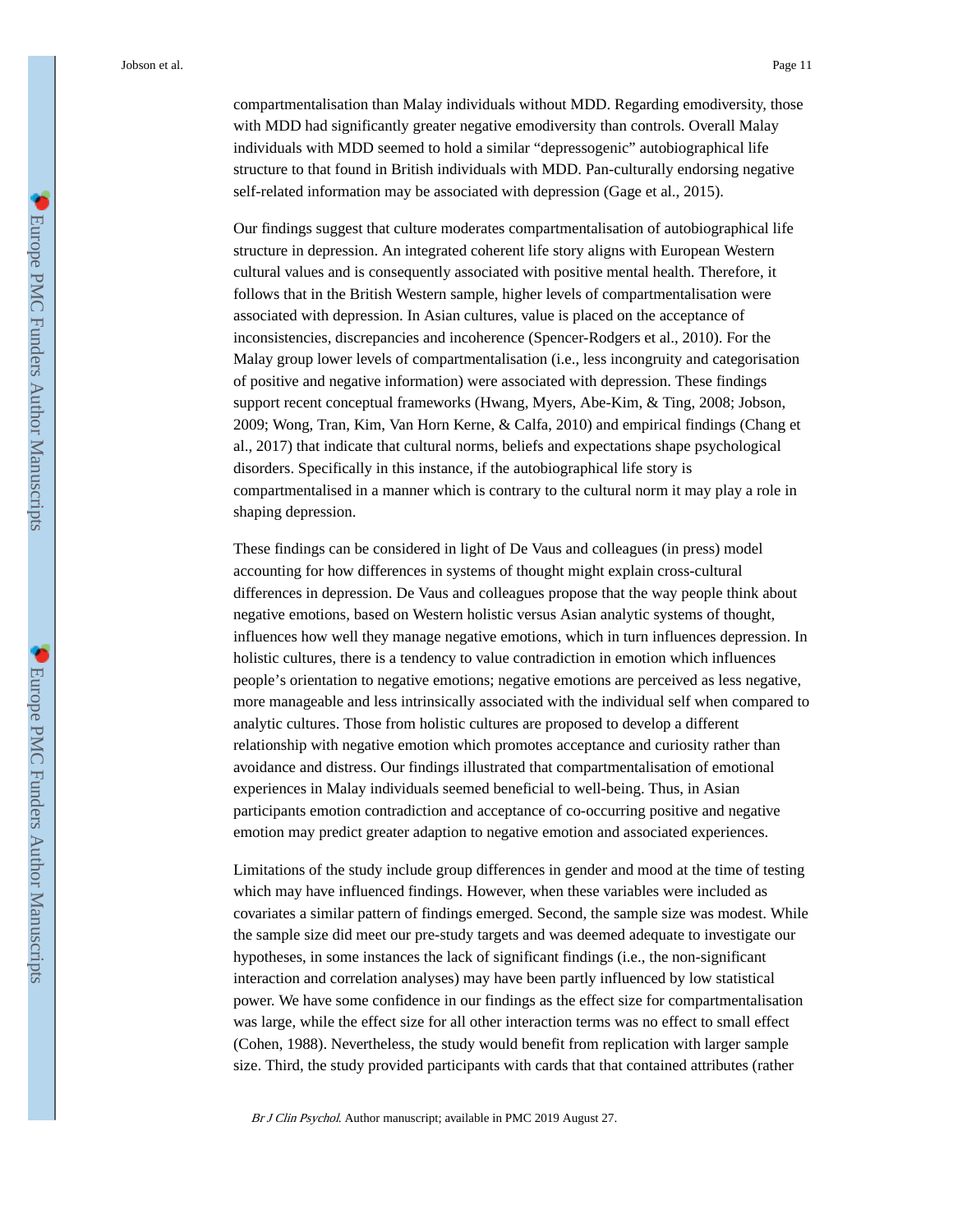than asking participants to self-generate attributes). However, this method replicated Dalgleish et al. (2011) allowing for a cross-cultural comparison. Fourth, cultural differences in the number of attributes used may have influenced findings, particularly the compartmentalisation results. However, when we conducted the compartmentalisation analyses using just a subset of the sample that used more than an average of three words per chapter, a similar pattern of results emerged. Fourth, it is important to note that while the current study focused on European Western and Asian cultural groups, cultures differ on a wide range of dimensions and there is within cultural variation in the emphasis placed on an independent versus interdependent orientation (Lee & Zane, 1998). Finally, only the Malay group completed the individualism-collectivism measure. Future research would benefit from investigating the role of this cultural construct in both cultural groups and the inclusion of a measure of analytic-holistic processing. This is important as it would further examine the mechanisms underpinning cultural differences in depression. In sum, Malay individuals with MDD had a similar 'depressogenic' profile concerning the way past autobiographical knowledge is organised to that of British individuals with MDD, with the exception of compartmentalisation; the 'depressogenic' autobiographical life structure for Malay individuals with MDD involved less compartmentalisation of past material.

#### **Acknowledgments**

The research was funded by a Postdoctoral Research Fellowship award (Laura Jobson) from the National Institute for Health Research (NIHR). This article presents independent research funded by the NIHR. The views expressed are those of the authors and not necessarily those of the National Health Service, the NIHR, or the Department of Health.

#### **References**

- Abdollahi M, Moradi A, Hasani J, Jobson L. Investigating the relationships between autobiographical remembering, the self and posttraumatic stress disorder in individuals with HIV. Memory. 2012; 20:872–881. DOI: 10.1080/09658211.2012.703211 [PubMed: 22871136]
- American Psychiatric Association. Diagnostic and statistical manual of mental disorders. 4th ed. Washington DC: Author; 1994.
- Byrne BM. Testing for multigroup invariance using AMOS graphics: A road less traveled. Structural Equation Modeling. 2004; 11:272–300. DOI: 10.1207/s15328007sem1102\_8
- Chang MX-L, Jetten J, Cruys T, Haslam C. Cultural identity and the expression of depression: A social identity perspective. Journal of Community and Applied Social Psychology. 2017; 27:16–34. DOI: 10.1002/casp.2291
- Chen S, English T, Peng K. Self-verification and contextualized self-views. Personality and Social Psychology Bulletin. 2006; 32:930–942. DOI: 10.1177/0146167206287539 [PubMed: 16738026]
- Cohen, J. Statistical power analysis for the behavioral sciences. Hillsdale, NJ: Erlbaum; 1988.
- Dalgleish T, Hill E, Golden AJ, Morant N, Dunn BD. The structure of past and future lives in depression. Journal of Abnormal Psychology. 2011; 120:1–15. DOI: 10.1037/a0020797 [PubMed: 20973593]
- de Vaus J, Hornsey M, Kuppens P, Bastian B. Exploring the East-West divide in prevalence of affective disorder: A case for cultural differences in coping with negative emotion. Personality and Social Psychology Review.
- Dozois DJA, Dobson KS. Information processing and cognitive organisation in unipolar depression: Specificity and comorbidity issues. Journal of Abnormal Psychology. 2001; 110:236–246. DOI: 10.1037/0021-843X.110.2.236 [PubMed: 11358018]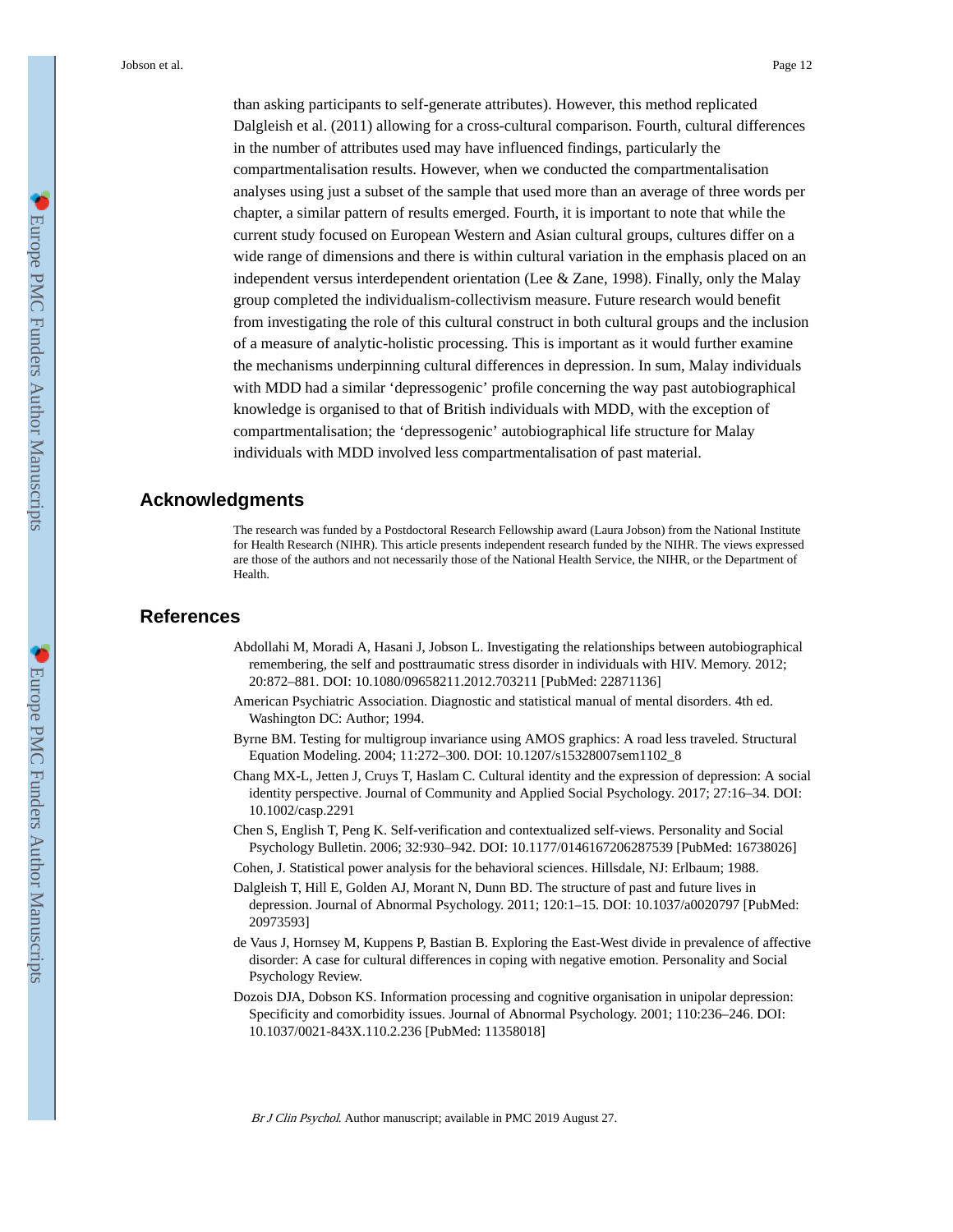- English T, Chen S. Self-concept consistency and culture: The differential impact of two forms of consistency. Personality and Social Psychology Bulletin. 2011; 37:838–849. DOI: 10.1177/0146167211400621 [PubMed: 21398583]
- First, MB, Spitzer, RL, Williams, JBW, Gibbon, M. The Structured Clinical Interview for DSM-IV Disorders (SCID). Washington DC: American Psychiatric Press; 1997.
- Gage E, Coker S, Jobson L. Cross-cultural differences in desirable and undesirable forms of selfconsistency and influence on symptoms of depression and anxiety. Journal of Cross-Cultural Psychology. 2015; 46:713–722. DOI: 10.1177/0022022115578475
- Haque S, Hasking P. Life scripts for emotionally charged autobiographical memories: A cultural explanation of the reminiscence bump. Memory. 2010; 18(7):712–729. DOI: 10.1080/09658211.2010.506442 [PubMed: 20803371]
- Heine SJ, Kitayama S, Lehman DR. Cultural differences in self-valuation Japanese readily accept negative self relevant information. Journal of Cross-Cultural Psychology. 2001; 32:434–443. DOI: 10.1111/j.1467-839X.2007.00222.x
- Heine S, Lehman D, Markus H. Is there a universal need for positive self-regard? Psychological Review. 1999; 106:766–794. DOI: 10.1037/0033-295X.106.4.766 [PubMed: 10560328]
- Hwang W, Myers HF, Abe-Kim J, Ting JY. A conceptual paradigm for Understanding culture's impact on mental health: The cultural influences on mental health (CIMH) model. Clinical Psychology Review. 2008; 28:211–227. DOI: 10.1016/j.cpr.2007.05.001 [PubMed: 17587473]
- Jobson L. Drawing current posttraumatic stress disorder models into the cultural sphere: The development of the 'threat to the conceptual self' model. Clinical Psychology Review. 2009; 29:368–381. DOI: 10.1016/j.cpr.2009.03.002 [PubMed: 19344988]
- Jobson L, Moradi AR, Rahimi-Movaghar V, Conway MA, Dalgleish T. Culture and the remembering of trauma. Clinical Psychological Science. 2014; 2:696–713. DOI: 10.1177/2167702614529763
- Jobson L, O'Kearney RT. Cultural differences in retrieval of self-defining memories. Journal of Cross-Cultural Psychology. 2008; 39:75–80. DOI: 10.1177/0022022107312073
- Lee, LC, Zane, NW. Handbook of Asian American psychology. Thousand Oaks. CA: Sage Publications, Inc; 1998.
- Leppänen JM. Emotional information processing in mood disorders: A review of behavioral and neuroimaging findings. Current Opinion in Psychiatry. 2006; 19:34–39. DOI: 10.1097/01.yco. 0000191500.46411.00 [PubMed: 16612176]
- Markus HR, Kitayama S. Cultures and selves: A cycle of mutual constitution. Perspectives on Psychological Science. 2010; 5:420–430. DOI: 10.1177/1745691610375557 [PubMed: 26162188]
- Mihailova S, Jobson L. Association between intrusive negative autobiographical memories and depression: A meta-analytic investigation. Clinical Psychology & Psychotherapy.
- Mukhtar F, Oei TPS. Exploratory and confirmatory factor analysis and psychometric properties of Beck Depression Inventory-Malay. Malaysian Journal of Psychiatry. 2008; 17
- Mukhtar F, Zulkefly NS. The Beck Anxiety Inventory for Malays: A preliminary study on psychometric properties. Malaysian Journal of Medicine and Health Sciences. 2011; 7:73–79.
- Quoidbach J, Gruber J, Mikolajczak M, Kogan A, Kotsou I, Norton MI. Emodiversity and the Emotional Ecosystem. Journal of Experimental Psychology: General. 2014; 143:2057–2066. DOI: 10.1037/a0038025 [PubMed: 25285428]
- Rathbone CJ, Moulin CJA, Conway MA. Self-centred memories: The reminiscence bump and the self. Memory and Cognition. 2008; 36:1403–1414. DOI: 10.3758/MC.36.8.1403 [PubMed: 19015500]
- Rathbone CJ, Moulin CJA, Conway MA. Autobiographical memory and amnesia: Using conceptual knowledge to ground the self. Neurocase. 2009; 15:405–418. DOI: 10.1080/13554790902849164 [PubMed: 19382038]
- Ross M, Wang Q. Why we remember and what we remember: Culture and autobiographical memory. Perspectives on Psychological Science. 2010; 5(4):401–409. DOI: 10.1177/1745691610375555 [PubMed: 26162186]
- Showers C. Compartmentalisation of positive and negative self knowledge: Keeping bad apples out of the bunch. Journal of Personality and Social Psychology. 1992; 62:1036–1049. DOI: 10.1037/0022-3514.62.6.1036 [PubMed: 1619548]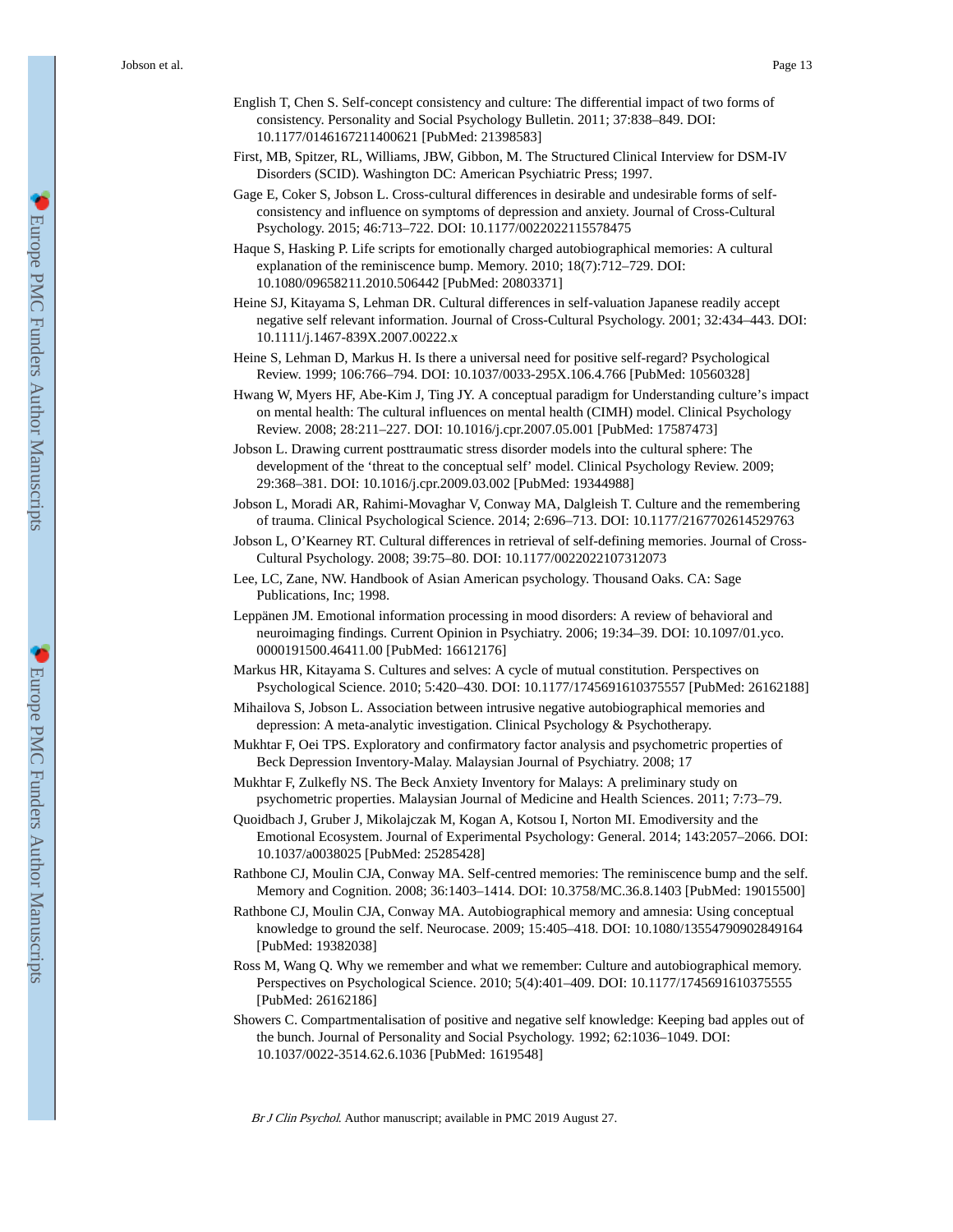- Showers CJ, Ditzfeld CP, Zeigler-Hill V. Self-concept structure and the quality of self-knowledge. Journal of Personality. 2015; 83:535–551. [PubMed: 25180616]
- Showers CJ, Kling KC. Organization of self-knowledge: Implications for recovery from sad mood. Journal of Personality and Social Psychology. 1996; 70:578–590. DOI: 10.1037/0022-3514.70.3.578 [PubMed: 8851742]
- Showers CJ, Zeigler-Hill V. Compartmentalisation and integration: The evaluative organisation of contextualized selves. Journal of Personality. 2007; 75:1181–1204. DOI: 10.1111/j. 1467-6494.2007.00472.x [PubMed: 17995462]
- Singelis TM, Triandis HC, Bhawuk DPS, Gelfand MJ. Horizontal and vertical dimensions of individualism and collectivism: A theoretical and measurement refinement. Cross-Cultural Research. 1995; 29:240–275. DOI: 10.1177/106939719502900302
- Spencer-Rodgers J, Peng K, Wang L, Hou Y. Dialectical self-esteem and East-West differences in psychological well-being. Personality and Social Psychology Bulletin. 2004; 30:1416–1432. DOI: 10.1177/0146167204264243 [PubMed: 15448306]
- Spencer-Rodgers J, Williams M, Peng K. Cultural differences in expectations of change and tolerance for contradiction: A decade of empirical research. Personality and Social Psychology Review. 2010; 14(3):296–312. DOI: 10.1177/1088868310362982 [PubMed: 20435801]
- Spielberger, CD, Gorsuch, RL, Lushene, R, Vagg, PR, Jacobs, GA. Manual for the State-Trait Anxiety Inventory (Form Y): Self-Evaluation Questionnaire. Palo Alto, CA: Consulting Psychologists Press; 1983.
- Suh EM. Culture, identity consistency, and subjective well-being. Journal of Personality and Social Psychology. 2002; 83:1378–1391. DOI: 10.1037//0022-3514.83.6.1378 [PubMed: 12500819]
- Tsai W, Lau AS. Cultural differences in emotion regulation during self-reflection on negative personal experiences. Cognition & Emotion. 2013; 27:416–429. DOI: 10.1080/02699931.2012.715080 [PubMed: 22916683]
- Wang Q. Culture effects on adults' earliest childhood recollection and self-description: Implications for the relation between memory and the self. Journal of Personality and Social Psychology. 2001; 81:220–233. DOI: 10.1037/0022-3514.81.2.220 [PubMed: 11519928]
- Wang Q. Earliest recollections of self and others in European American and Taiwanese young adults. Psychological Science. 2006; 17:708–714. DOI: 10.1111/j.1467-9280.2006.01770.x [PubMed: 16913954]
- Wang Q, Conway MA. The stories we keep: Autobiographical Memory in American and Chinese Middle-Aged Adults. Journal of Personality. 2004; 72:911–938. DOI: 10.1111/j. 0022-3506.2004.00285.x [PubMed: 15335332]
- Watson D, Clark LA, Tellegen A. Development and validation of brief measures of positive and negative affect: The PANAS scales. Journal of Personality and Social Psychology. 1988; 54:1063– 1070. DOI: 10.1037/0022-3514.54.6.1063 [PubMed: 3397865]
- Whalley MG, Rugg MD, Brewin CR. Autobiographical memory in depression: An fMRI study. Psychiatry Research: Neuroimaging. 2012; 201:98–106. DOI: 10.1016/j.pscychresns.2011.08.008
- Williams JMG, Barnhofer T, Crane C, Hermans D, Raes F, Watkins E, Dalgleish T. Autobiographical memory specificity and emotional disorder. Psychological Bulletin. 2007; 133:122–148. DOI: 10.1037/0033-2909.133.1.122 [PubMed: 17201573]
- Wong YJ, Tran KK, Kim S, Van Horn Kerne V, Calfa NA. Asian Americans' lay beliefs about depression and professional help seeking. Journal of Clinical Psychology. 2010; 66:317–332. DOI: 10.1002/jclp.20653 [PubMed: 20127962]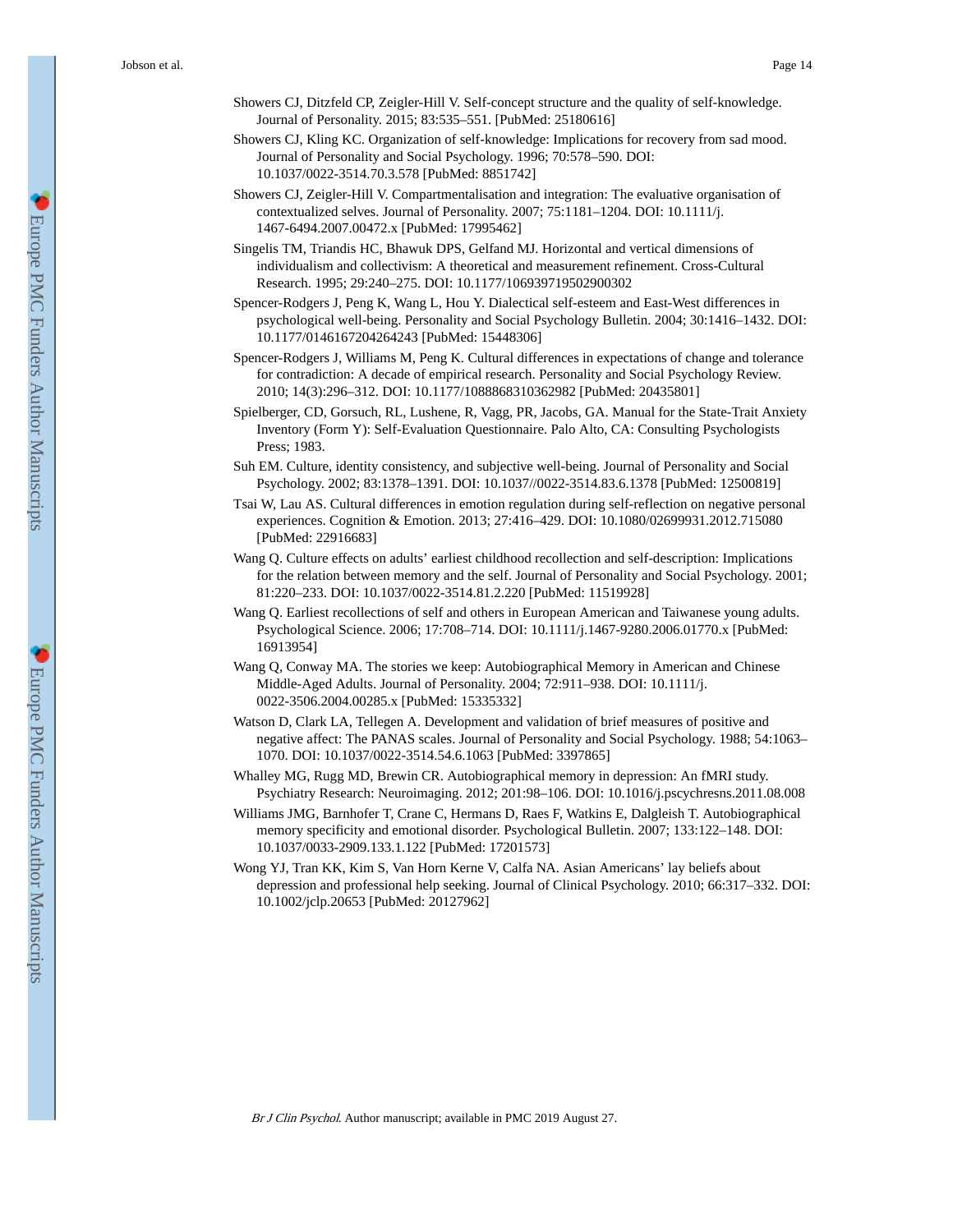#### **Practitioner Points**

- **-** The majority of the literature investigating depression pertains to individuals from European Western cultures, despite recognition that depression ranks as one of the most debilitating diseases worldwide.
- **-** This raises questions as to whether current depression models and interventions can be applied universally or whether they are limited to European Western groups.
- The current study found that pan-culturally those with MDD had similar structuring of their life story relative to controls.
- **-** However, there were some cultural differences that need to be considered (e.g., Malay individuals provided less detailed, less elaborate and less emotionally diverse life stories and while the British MDD group had greater compartmentalisation than British controls, the Malay MDD group had lower levels of compartmentalisation than Malay controls).
- **-** Limitations of the study included group differences in gender and mood at the time of testing
- **-** Cultural differences in the number of attributes used may have influenced findings
- **-** Only the Malay group completed the individualism-collectivism measure.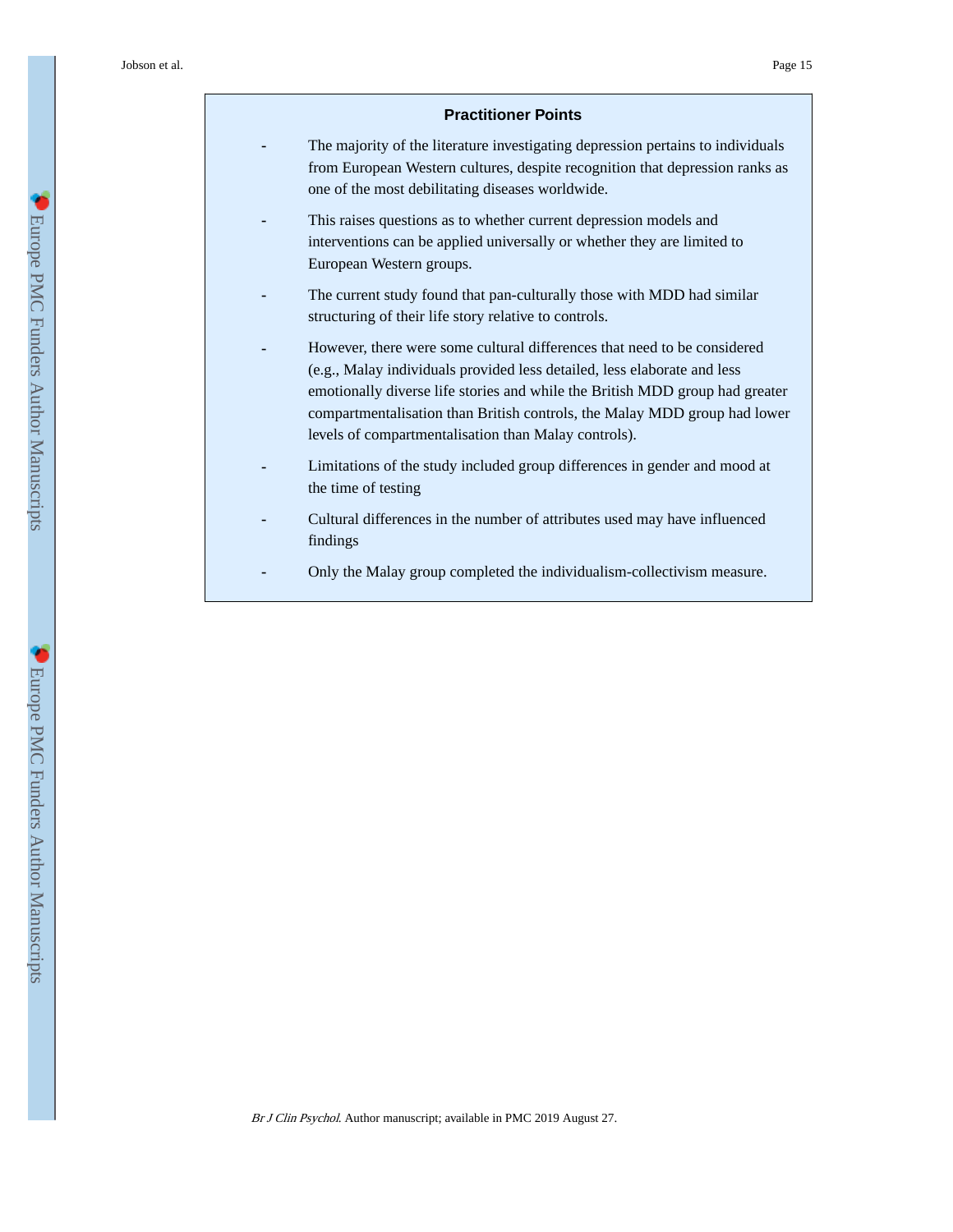Jobson et al. Page 16



#### **Figure 1.**

Mean (±SE) performance for the Malay depressed, Malay control, British depressed and British control groups for life structure components.